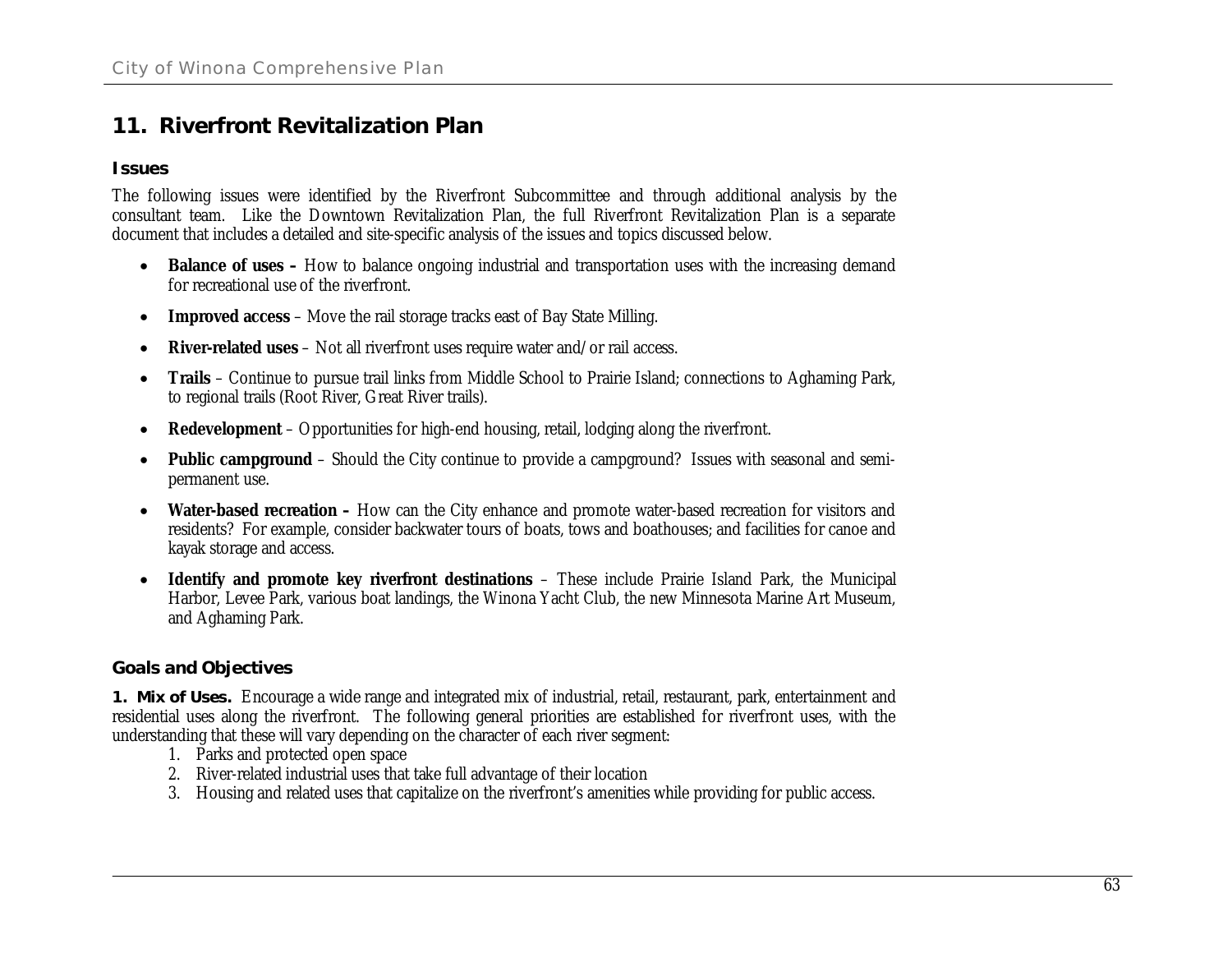

**2: Improve access.** Improve visual and physical access to the River and the riverfront's relationship with adjacent areas of the City.

**Objective:**

Create the Winona Waterfront Trail and connecting streets and river access points as an attractive, safe and accessible bicycle, pedestrian and paddling network that will enable people of all ages to access uses on the Mississippi River.

**3. Provide recreation options.** Provide river recreation options along the Mississippi River shoreline to enhance community livability and attractiveness to tourists.

**Objectives:**

- 1. Develop Prairie Island and Latsch Island parks as regional recreation and tourism attractions, focusing on attractions that will generate the highest returns on costs and produce the lowest impact on community assets and resources. Examples of attractions could include canoe and kayak rental, boating tours, fishing piers, birding/hiking paths, dog park/trail system, etc. Improvements to signage and circulation are needed in particular at Latsch Island Park.
- 2. Improve Levee Park as a gateway to Downtown Winona, to include day use dockage and a major visitor attraction.

**4. Maintain current assets.** Maintain and improve upon Winona's existing industrial, business and goodstransportation assets on the River while improving the River ecologically.

#### **Objectives:**

- 1. Improve the aesthetics of industrial parks and rail yards
- 2. Work with MnDOT and other agencies to improve access and traffic flow along the developed riverfront.
- 3. Minimize the number of physical and aesthetic obstacles between riverfront areas and adjacent areas of the **City**
- 4. Seek opportunities to acquire any vacant or abandoned buildings for redevelopment, to increase the tax base and clean up the industrial parks.

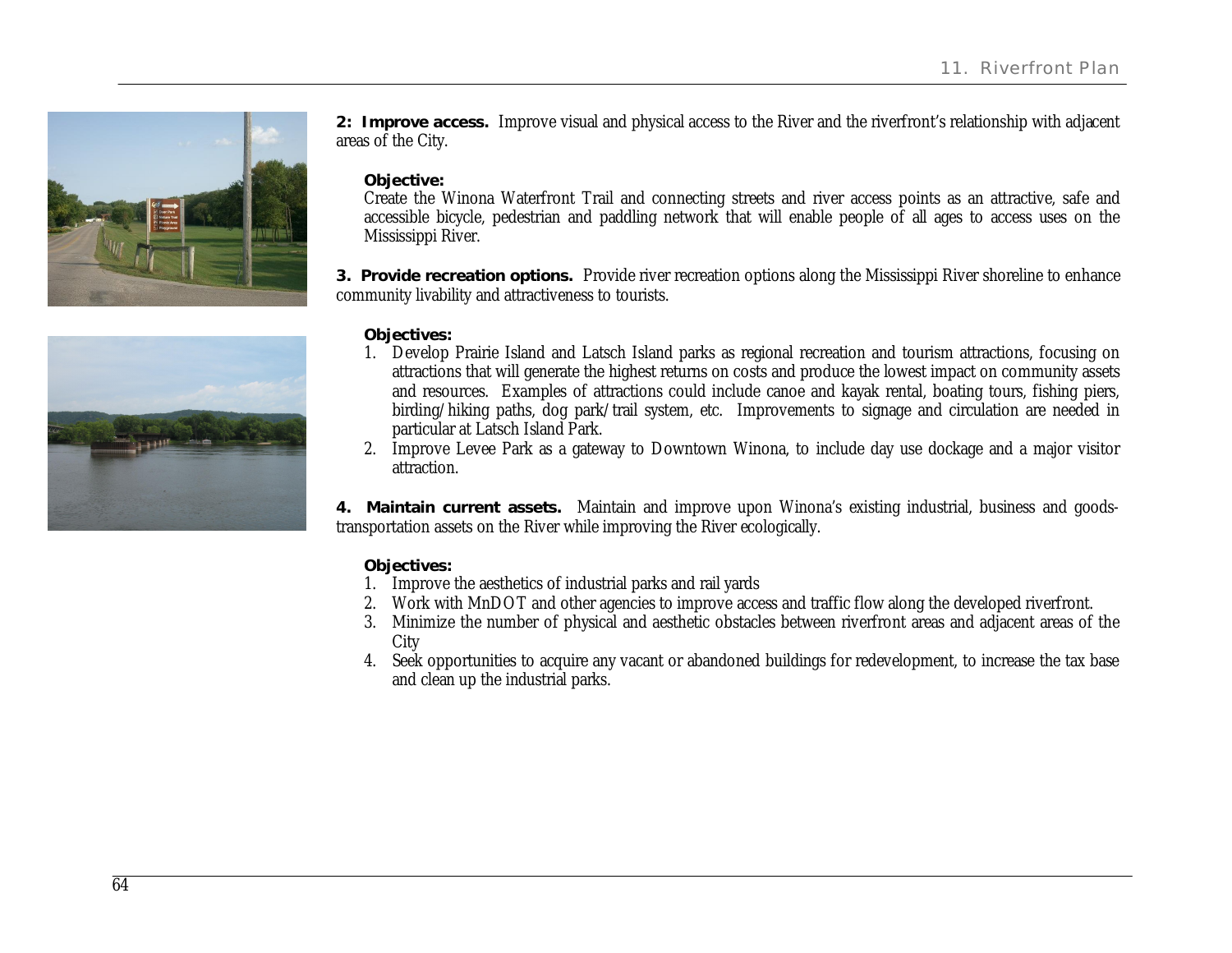### **Policies and Actions**

**1. Waterfront Trail.** The centerpiece of the riverfront plan is the development of the Waterfront Trail, envisioned as a continuous multi-purpose riverfront trail following or paralleling the levee, designed for non-motorized use: pedestrians, bicycles, inline skates and similar modes. Multiple easements for the trail have already been acquired. The design of the trail must address a variety of different shoreline conditions and existing access barriers, and therefore varies from segment to segment, as detailed in the Riverfront Plan. Specifically:

- The trail should be integrated with the potential downtown Conference/Performing Arts Center and with existing trails at Levee Park.
- The trail should be designed to avoid conflicts with port and dockage facilities

**2. Riverway Streets.** Create a series of riverway streets connecting neighborhood civic landmarks, parks/open space, and homes to the riverfront. The concept of a riverway street is that of a signed route geared towards bicycle and pedestrian as well as vehicular use, with visible bike/pedestrian connections to the Waterfront Trail. Suggested streets are: Johnson, Walnut, Liberty, Zumbro and Wall.

**3. Water Recreation Trails.** Re-institute and sign the canoe and kayak routes that extend from Prairie Island Park downstream to Aghaming Park and upstream to Verchota Landing. (A portage would be needed around the Prairie Island Spillway at Lock and Dam 5A.)

**4. River Activity Zones.** As detailed in the Riverfront Revitalization Plan, the riverfront should be thought of as a series of four districts or activity zones, which are similar to but more detailed than the land use classifications shown on the Land Use Plan. Each activity zone should have certain priorities for land uses, both primary and secondary. These priorities should be implemented through zoning and other land use decisions. The activity zones and priorities are:

- x **Natural/Open Space:** wetlands, wildlife habitat, outdoor recreation. Priorities are natural resource protection, pedestrian land access, and non-motorized (paddling) water access
- x **Urban Recreation:** active recreation, camping, marinas and dockage. Priorities are pedestrian, bike and limited vehicular land access, motorized and non-motorized water access. Remove rail conflicts, emphasize natural resource protection and seasonal/visitor activities.
- x **Urban Transition:** commercial, recreational, housing. Priorities are pedestrian, bike and vehicular land access, minimizing of rail conflicts, encourage motorized and non-motorized water access
- x **Urban Diversified:** industrial, commercial, utilities. Priorities are to sustain river-related industrial and transportation uses; rail and port activities may take precedence over vehicular access; pedestrian/bike access may follow closest alternate route where shoreline is unavailable.